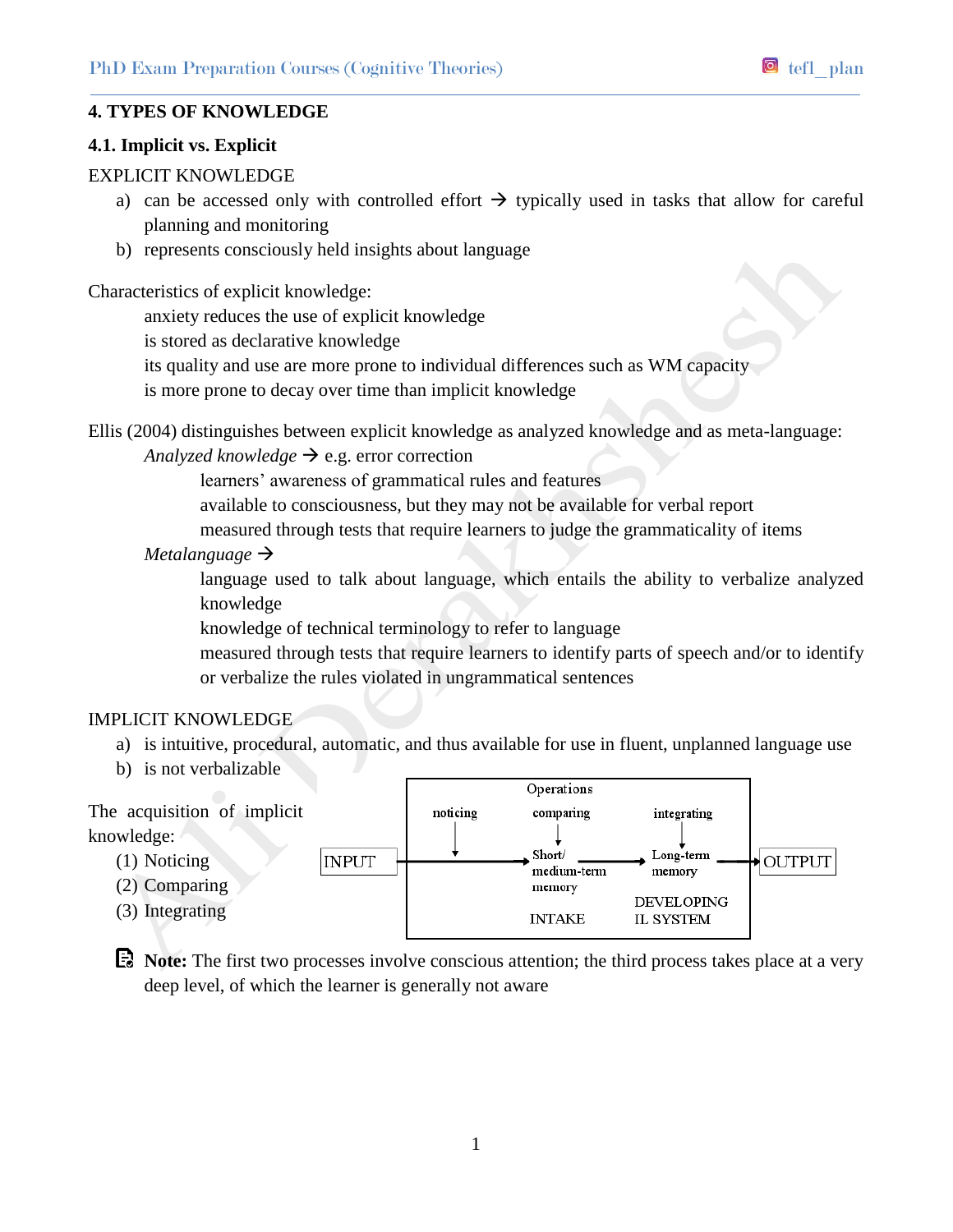| <b>Criterion</b>            | <b>Implicit knowledge</b>                                                                 | <b>Explicit knowledge</b>                                                      |
|-----------------------------|-------------------------------------------------------------------------------------------|--------------------------------------------------------------------------------|
| Degree of awareness         | Response according to feel –<br>Learner has no conscious<br>awareness of linguistic norms | Response using rules – Learner is<br>consciously aware of linguistic<br>norms  |
| Time available              | Time pressure                                                                             | No time pressure                                                               |
| Focus of attention          | Primary focus on meaning                                                                  | Primary focus on form                                                          |
| Systematicity               | Consistent responses<br>(less variable)                                                   | Variable responses<br>(more variable)                                          |
| Certainty                   | High degree of certainty in the<br>correctness/incorrectness of the<br>response           | Low degree of certainty in the<br>correctness/incorrectness of the<br>response |
| Accessibility               | Automatic processing                                                                      | Controlled processing                                                          |
| Metalinguistic<br>knowledge | Metalinguistic knowledge not<br>required                                                  | Metalinguistic knowledge<br>required                                           |
| Use of L2 knowledge         | Only evident when learners use it<br>in communication                                     | Used to monitor L2 production                                                  |
| Learnability                | Early learning favored –                                                                  | Late, form-focused instruction<br>favored                                      |

## Ellis (2005)

## **4.2. Two-dimensional Model**

PROCESS OF ANALYSIS

- how linguistic knowledge is represented cognitively and how it changes  $\rightarrow$  making explicit, or analyzing, a learner's implicit knowledge
- mental representations that were loosely organized around meanings become rearranged into explicit representations that are organized around formal structures  $\rightarrow$  this process ranges from –analyzed to +analyzed
- behavioral outcome of high levels of analysis is the ability to articulate structural principles of organization  $\rightarrow$  new operations become possible, e.g., literacy skills

# PROCESS OF CONTROL

- first, the relative access the learner has to relevant knowledge, irrespective of its degree of analysis  $\rightarrow$  -controlled to +controlled
	- an individual learner's retrieval procedures vary according to the demands of the situation
- second, the ability to select, coordinate and integrate relevant information in real time, the key to which is the ability to intentionally focus attention on relevant parts of a problem, e.g., speaking
- **Note:** It is the continual maturation of these processing components across the life span that is credited with proficiency increase in a second language
- **Note:** Both first and second language acquisition must begin with unanalyzed knowledge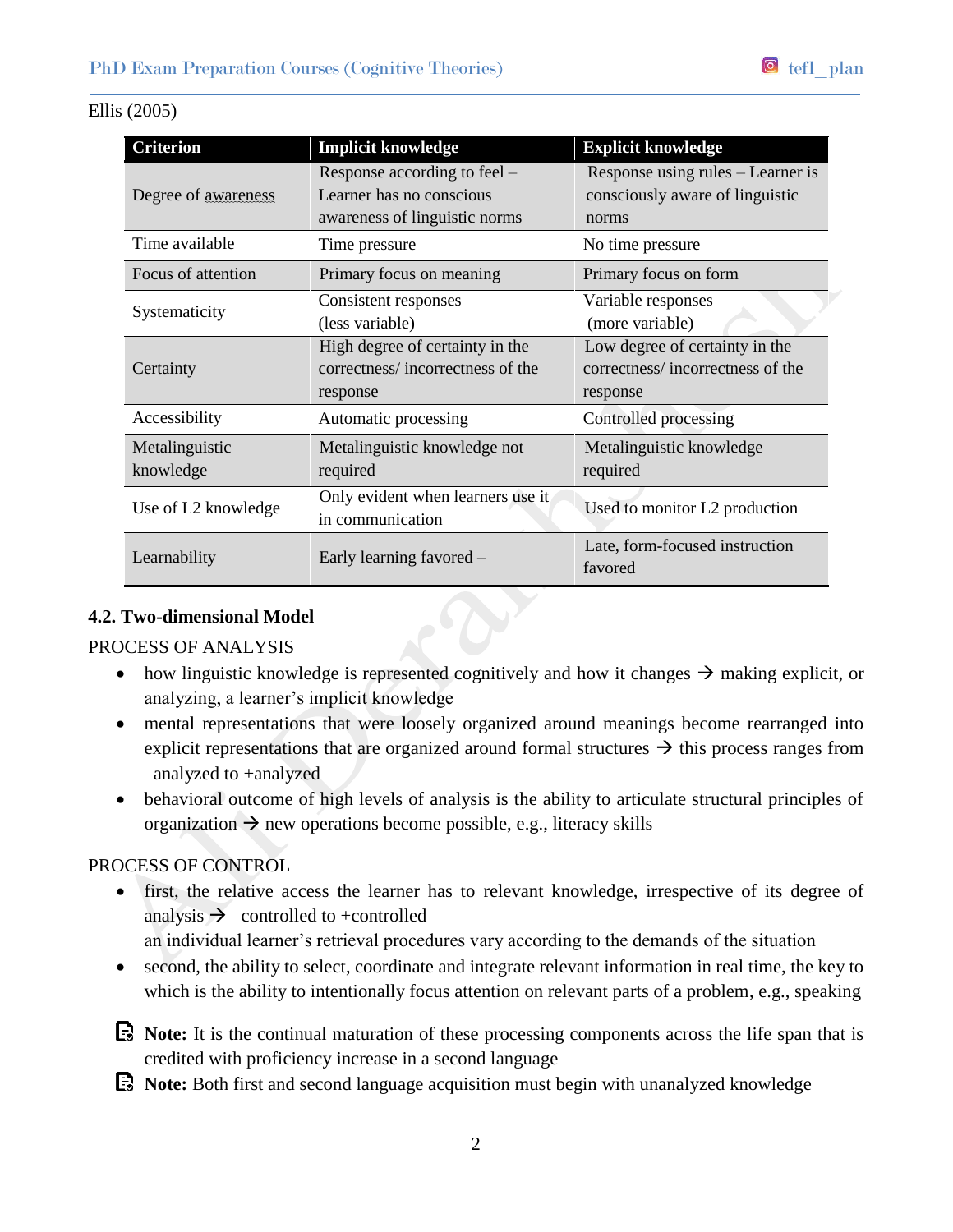## EXEMPLAR-BASED SYSTEM

- a) is not efficiently organized but rather highly redundant, with multiple representations of the same item in what Skehan called "item bundles"
- b) organized in this way for convenience of use  $\rightarrow$  speakers need to acquire a solid repertoire of formulaic chunks
- c) instance-based theories of fluency  $\rightarrow$  fluent speech is not based on the rapid computation of rules but on the retrieval of ready-made exemplars that require minimal processing capacity

## RULE-BASED SYSTEM

- a) language users need to formulate precise and novel propositions  $\rightarrow$  This requires a rule-based system when users are not under pressure to perform rapidly online
- b) creativity and flexibility becomes possible
- c) it is parsimonious

The two systems co-exist ; language users can move between these systems, and do so quite naturally

# **5. INTERFACE OF KNOWLEDGE TYPES**

## **5.1. Non-interface position**

Implicit and explicit L2 knowledge

involve different acquisitional mechanisms

are stored in different parts of the brain

are accessed for performance by different processes

 $\rightarrow$  This position rejects both the possibility of explicit knowledge transforming directly into implicit knowledge and vice versa

Supported by research that suggests that explicit and implicit memories are neurologically separate and do not interact with each other

Krashen stated explicitly that what has been learned cannot become part of the acquired system  $\rightarrow$  noninterface position leads to a zero grammar approach.

# **5.2. Strong interface**

There is a distinction between implicit and explicit knowledge  $\rightarrow$  knowledge gained in explicit form by providing conscious rules may transform into implicit form if learners have opportunity for plentiful communicative practice

- 1) grammatical structure is presented explicitly
- 2) practiced by means of controlled activities
- 3) practiced by means of free production activities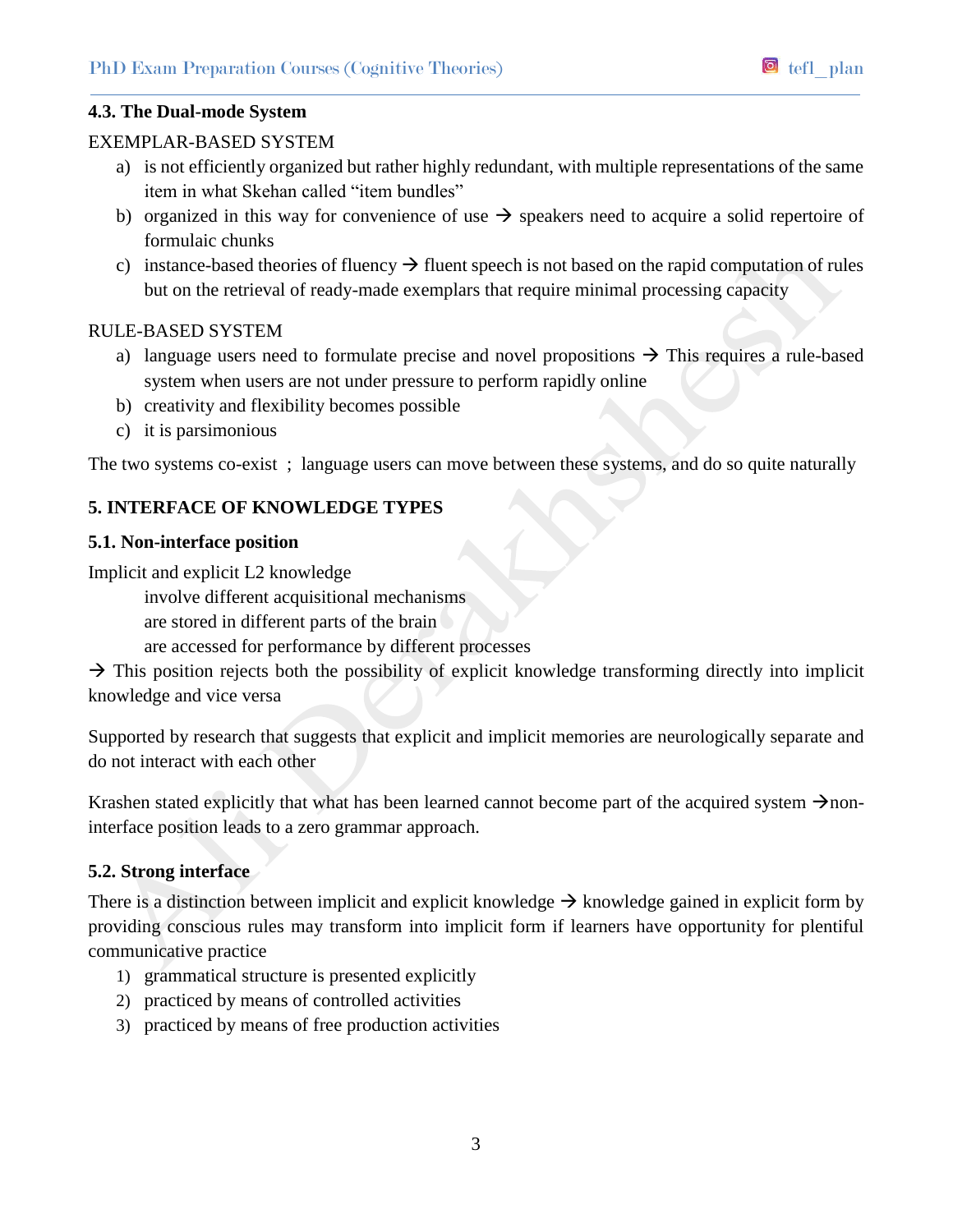the possibility of the transfer of implicit knowledge to explicit knowledge through the process of conscious reflection on and analysis of output generated by means of implicit knowledge

# Bialystok's (1978) theory



# **5.3. Weak interface position**

It is possible for explicit knowledge to convert into implicit knowledge, but through conditions:

- Pienemann's learnability/teachability hypothesis  $\rightarrow$  the possibility of explicit knowledge becomes implicit but only when the learner is psycho-linguistically ready to acquire the linguistic form
- Explicit knowledge primes a number of key acquisitional processes,
	- o Learners' output derives from explicit knowledge, which can act as auto-input that triggers learners' implicit learning mechanisms
	- o Explicit knowledge can help learners to **notice** the occurrence of a linguistic feature in the communicative input they receive by making it salient  $\leftrightarrow$  a kind of advance organizer
	- $\circ$  Explicit knowledge may help **noticing the gap**  $\rightarrow$  carry out cognitive comparisons, i.e., to compare their own norms with the target norms

The weak interface position provides a basis for *consciousness-raising (C-R) tasks* and *interpretation tasks*

# **6. THE ROLE OF MEMORY SYSTEMS AND CONSCIOUS LEARNING**

# **6.1. Awareness and attention in L2 acquisition**

# **6.1.1. Attention**

There are three general stages of information processing at which attention operates: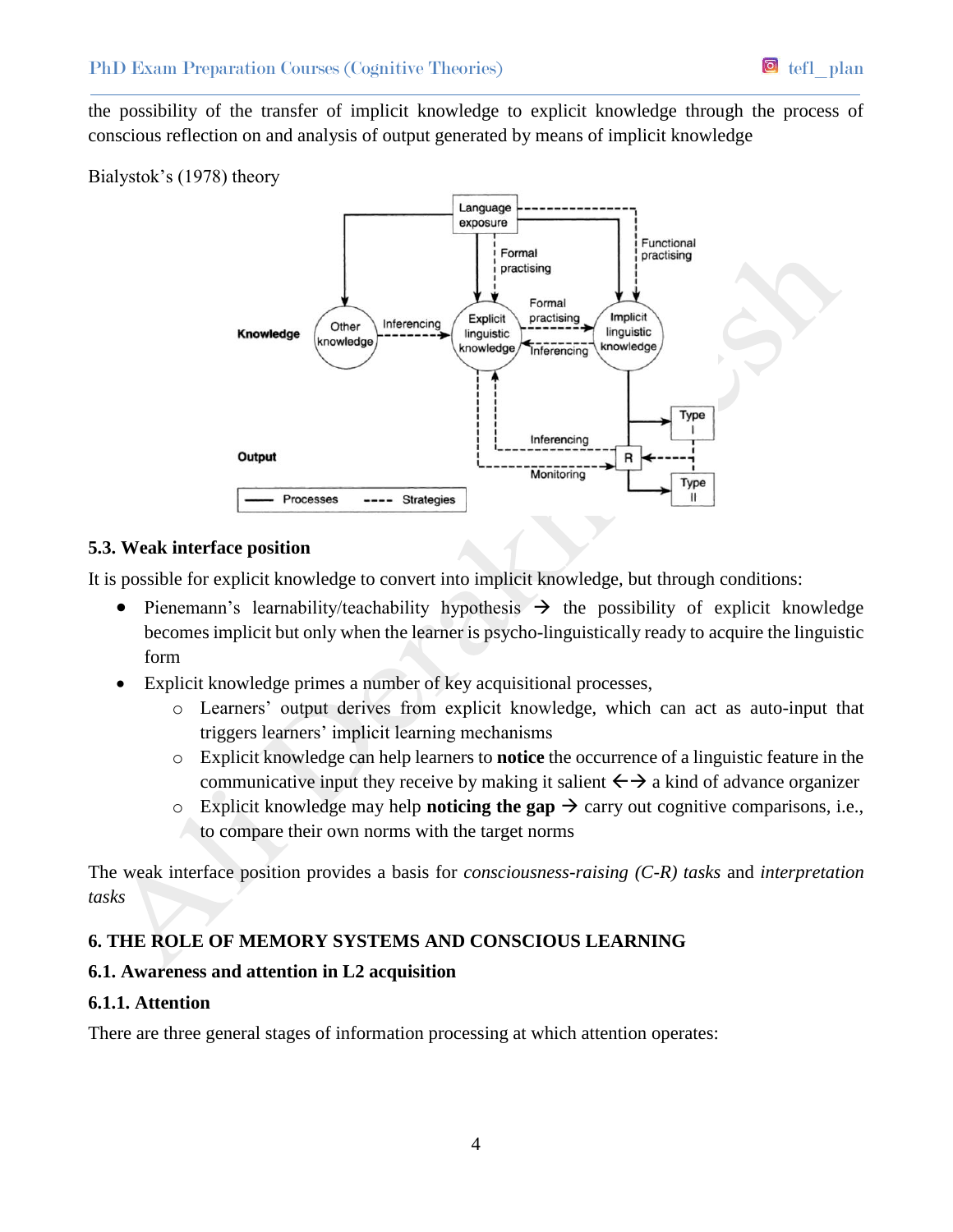| <b>Information</b><br>processing | Themes in attentional research                                                                                 | Uses of the concept of attention                                                                                                                                                         |
|----------------------------------|----------------------------------------------------------------------------------------------------------------|------------------------------------------------------------------------------------------------------------------------------------------------------------------------------------------|
| Perceptual<br>encoding           | Auditory and visual information<br>intake and processing                                                       | Selection of information $\rightarrow$ We pay<br>attention to things as a way of selecting<br>them for further processing                                                                |
| Central<br>processing            | Central control and decision-making<br>functions, such as allocation of<br>attention to competing task demands | Capacity of attentional resource $\rightarrow$<br>Sometimes we are able to pay a lot of<br>attention to a task, while at other times we<br>are not                                       |
| Responding                       | Response execution and monitoring<br>via sustained attention                                                   | Effort involved in sustaining attention to<br>task goals $\rightarrow$ We can maintain the level of<br>attention we pay to a task, or attention and<br>performance can decline over time |

**Attention as selection**  $\rightarrow$  A distinction between linguistic input and intake ; the role of attention in mediating this process?

the level of attention needed for selecting input for processing;

whether pedagogic intervention can facilitate switches of attention from meaning to aspects of the form of input which may lack saliency;

etc.

attention is capacity limited  $\rightarrow$  attention is selective

**Attention as capacity**  $\rightarrow$  **Tasks differ in the demands they make on our attention**  $\rightarrow$  **distinctions between** controlled/explicit and automatic/implicit L2 processing. Explanation:

speed-up of control processes and withdrawal of attention unconscious abstract rule induction in a separate implicit memory store memory-based processes

**Attention as effort**  $\rightarrow$  **Sustained attention**; in this sense it is a "state" concept referring to energy or activity in the processing system, not to structural processes

Failure to sustain attention effort is caused by

prolonged time on task, complexity of the task

Three energetic pools have been proposed: Perceptual encoding  $\rightarrow$  arousal pool Central processing  $\rightarrow$  activation pool Responding  $\rightarrow$  effort pool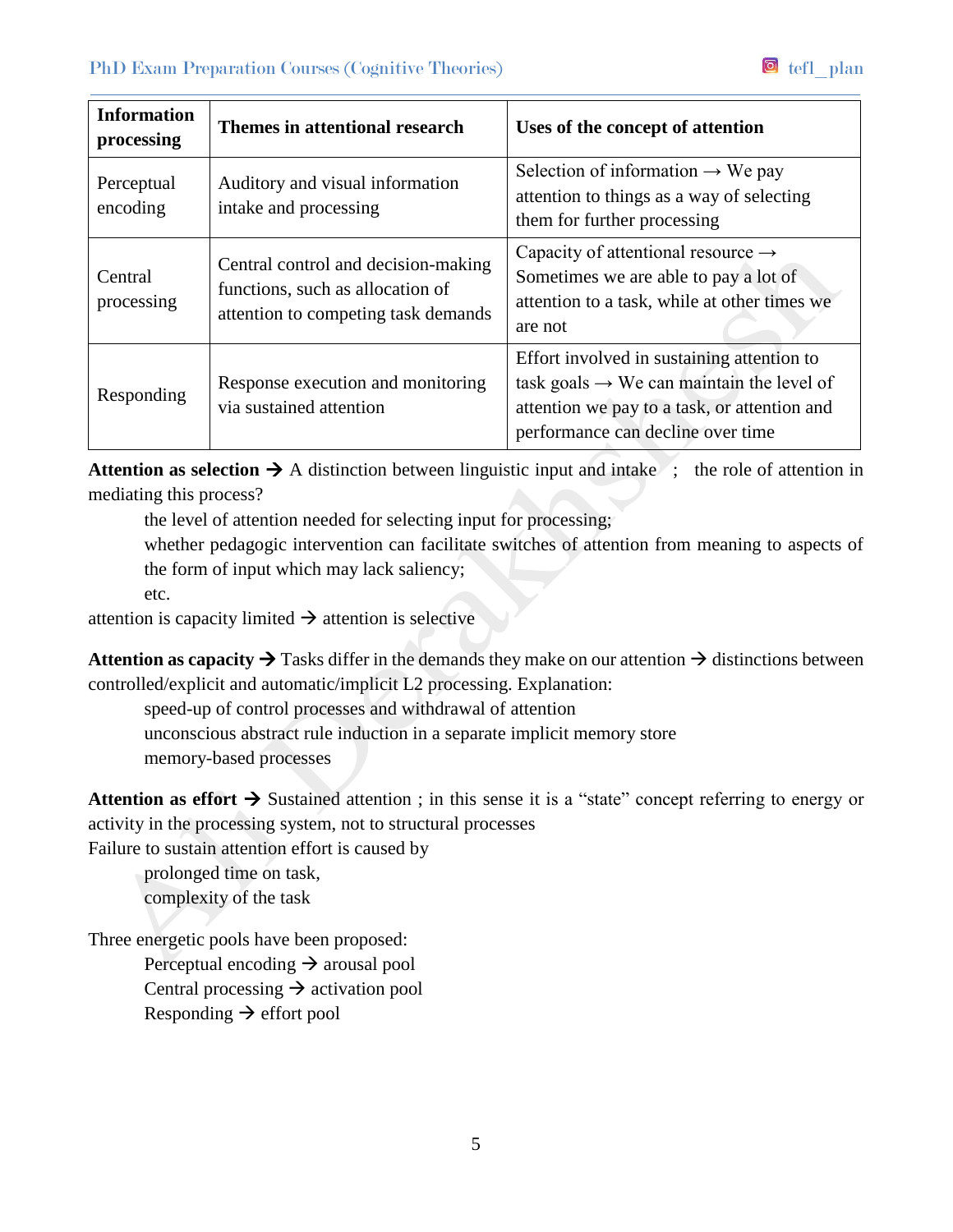## **6.1.2. Noticing hypothesis**

Initially, the role played by attention in L2 acquisition was conceptualized in terms of consciousness: Richard Schmidt (1990)

*consciousness as awareness* 

understanding  $\rightarrow$  explicit knowledge noticing  $\rightarrow$  noticing hypothesis perception  $\rightarrow$  subliminal *consciousness as intention consciousness as knowledge*

Schmidt (1994)

*consciousness as intentionality consciousness as attention*  $\rightarrow$  noticing hypothesis *consciousness as awareness consciousness as control*

**Noticing**  $\rightarrow$  the process of bringing some stimulus into focal attention = conscious registration of a form in the input = registering simple occurrence of a stimulus, whether voluntarily or involuntarily

**Note:** Attention takes place in working memory

## **Strong form** of noticing hypothesis:

there is no learning from input that is not noticed, i.e. learners will not be able to process information for storage in long-term memory  $=$  noticing is the necessary and sufficient condition for converting input into intake

**Weak form** of noticing hypothesis:

more noticing leads to more learning  $=$  learning without noticing is in fact possible, but that noticing is beneficial = people learn about the things they attend to and do not learn *much* about the things they do not attend to.

Only the initial registration of a feature needs to be with conscious awareness  $\rightarrow$  implicit perception can activate this pre-excising representation: *Implicit Tallying Hypothesis*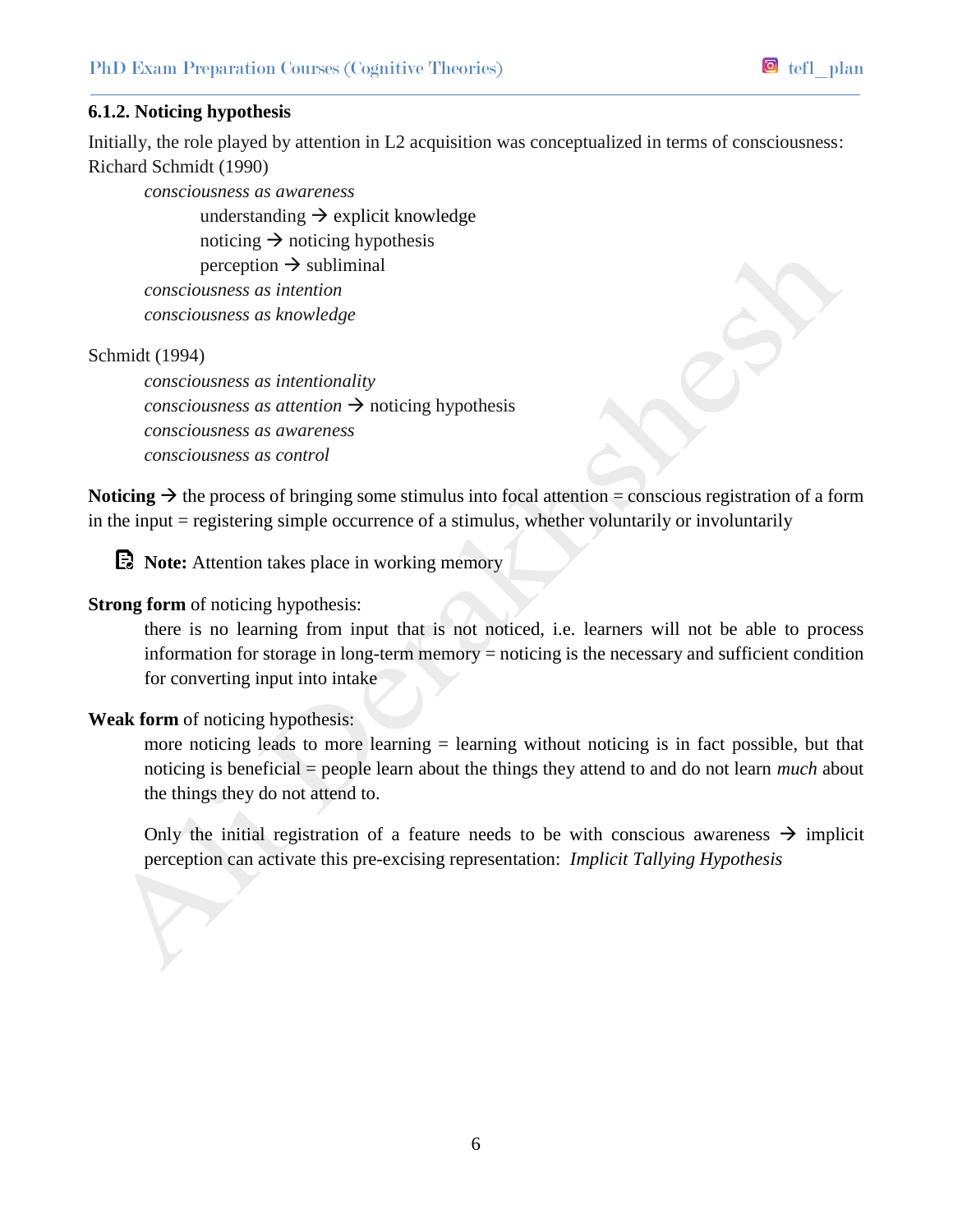

Information that enters short-term memory: matching what has been attended to with pre-existing knowledge  $\rightarrow$  its function is to strengthen existing categories / unlikely to lead to modification

Detected information is subjected to further processing in  $WM \rightarrow$  changes in long-term memory

**Maintenance rehearsal:** data-driven, instance-based processing, e.g., *made me go*  $\rightarrow$  provides an opportunity for the cognitive comparison

**Elaborative rehearsal:** conceptually-driven, schema-based processing, e.g., *made me go*  $\rightarrow$ 'understanding' and explicit learning

### **6.1.3. Tomlin and Villa's theory of attention**

Tomlin and Villa (1994) presented a very different view of the role of attention in L2 acquisition:

Alertness  $\rightarrow$  a general readiness to deal with incoming stimuli and is closely related to the learner's affective/motivational state

**Orientation**  $\rightarrow$  the aligning of attention on some specific type or class of sensory information **Detection**  $\rightarrow$  the cognitive registration of a particular stimulus without subjective awareness in short-term memory

During this process specific exemplars of language are registered in memory. Detection allows for the further processing of information.

**Note:** Tomlin and Villa argue that detection is the necessary and sufficient condition for further processing and learning.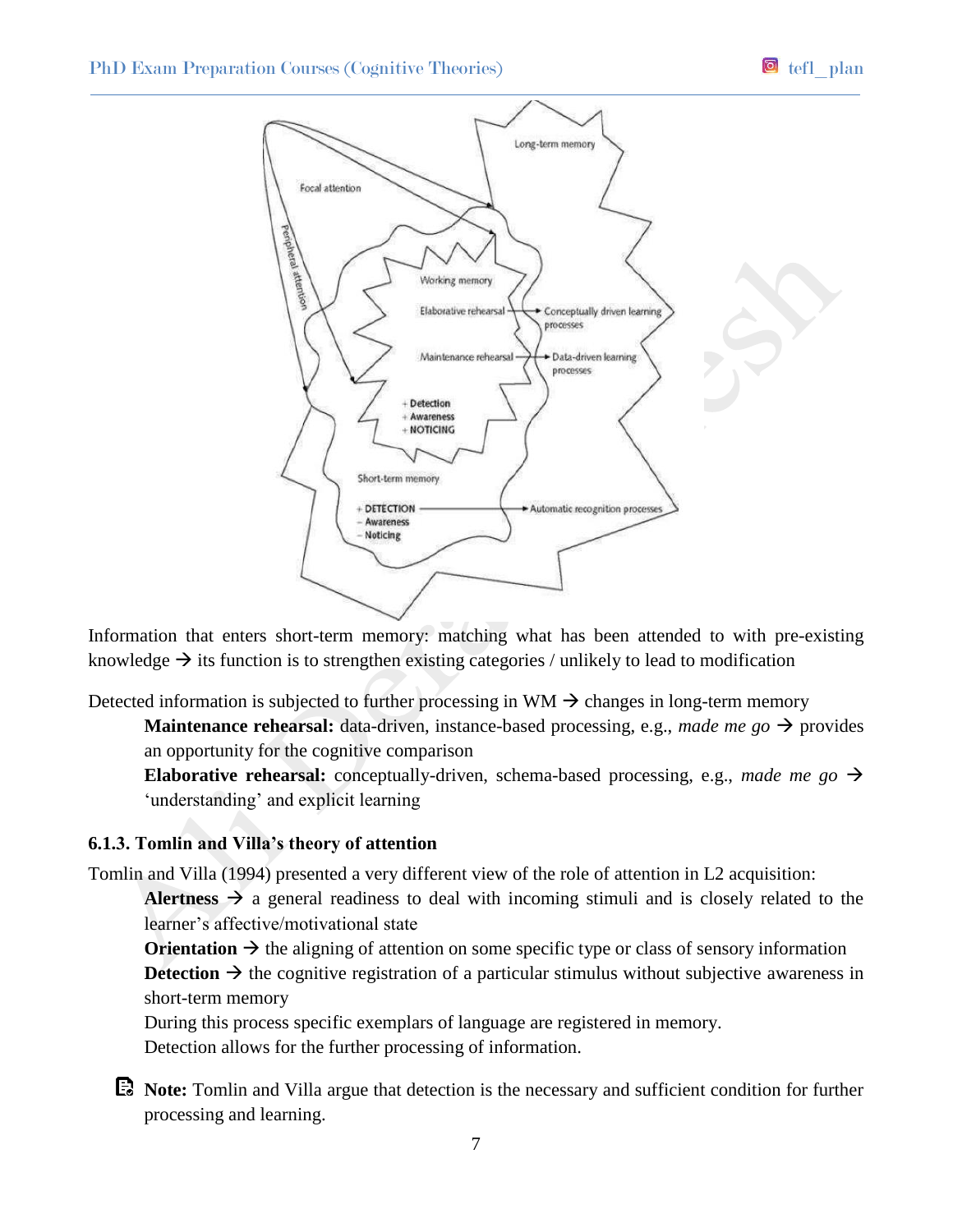Two claims:

detection can take place without alertness and orientation all three attentional processes can occur without awareness

## **6.1.4. Models of attentional resources and allocation of attention during L2 performance**

Two hypotheses about how attention is allocated during L2 performance

### **Trade-off hypothesis (Skehan, 2009)**

A single limited capacity  $\rightarrow$  speakers must divide their attentional resources between all the processes a task requires, such as input selection, effective information processing, and response actions

L2 performance: learners will need to prioritize form or meaning by accessing either their rule-based system or their exemplar-based system

Skehan distinguishes three aspects of language production: complexity, accuracy, and fluency (CAF):

- **Complexity**  $\rightarrow$  the learner produces more complex constructions using the rule-based system
- $\bullet$  **Accuracy**  $\rightarrow$  the learner conforms to target language norms by drawing on the rule-based system
- **Fluency**  $\rightarrow$  the learner can speak rapidly without undue pausing by drawing on ready-made chunks of language

Learners will prioritize one aspect of production over the others:

tension between form (complexity and accuracy) & fluency within form, tension between complexity  $\&$  greater accuracy

Skehan drew on Levelt's (1989) model of speech production:

- **Conceptualization**  $\rightarrow$  the propositional content of the message that a speaker wishes to convey
- **Formulation**  $\rightarrow$  developing a linguistic plan for encoding the propositional content by accessing lexis and grammar
- **Articulation**  $\rightarrow$  performing the plan

In native speakers, these phases occur in parallel  $\neq$  L2 learners engage in more linear processing

conceptualize what they want to say  $\rightarrow$  allocate greater attention to formulation and articulation

 $\rightarrow$  language is both more fluent and more complex

talk about a very familiar topic  $\rightarrow$  allow more time for formulation  $\rightarrow$  focus more on accuracy

How interlanguage development takes place:

Complexity  $\rightarrow$  Accuracy  $\rightarrow$  Fluency

# **Cognition hypothesis (Robinson, 2007)**

Underpinned by two separate models:

*Multiple-resource model (Wickens, 1992)*  $\rightarrow$  individuals draw their attention from different resource pools when completing different tasks:

processing mechanisms (i.e., encoding or responding),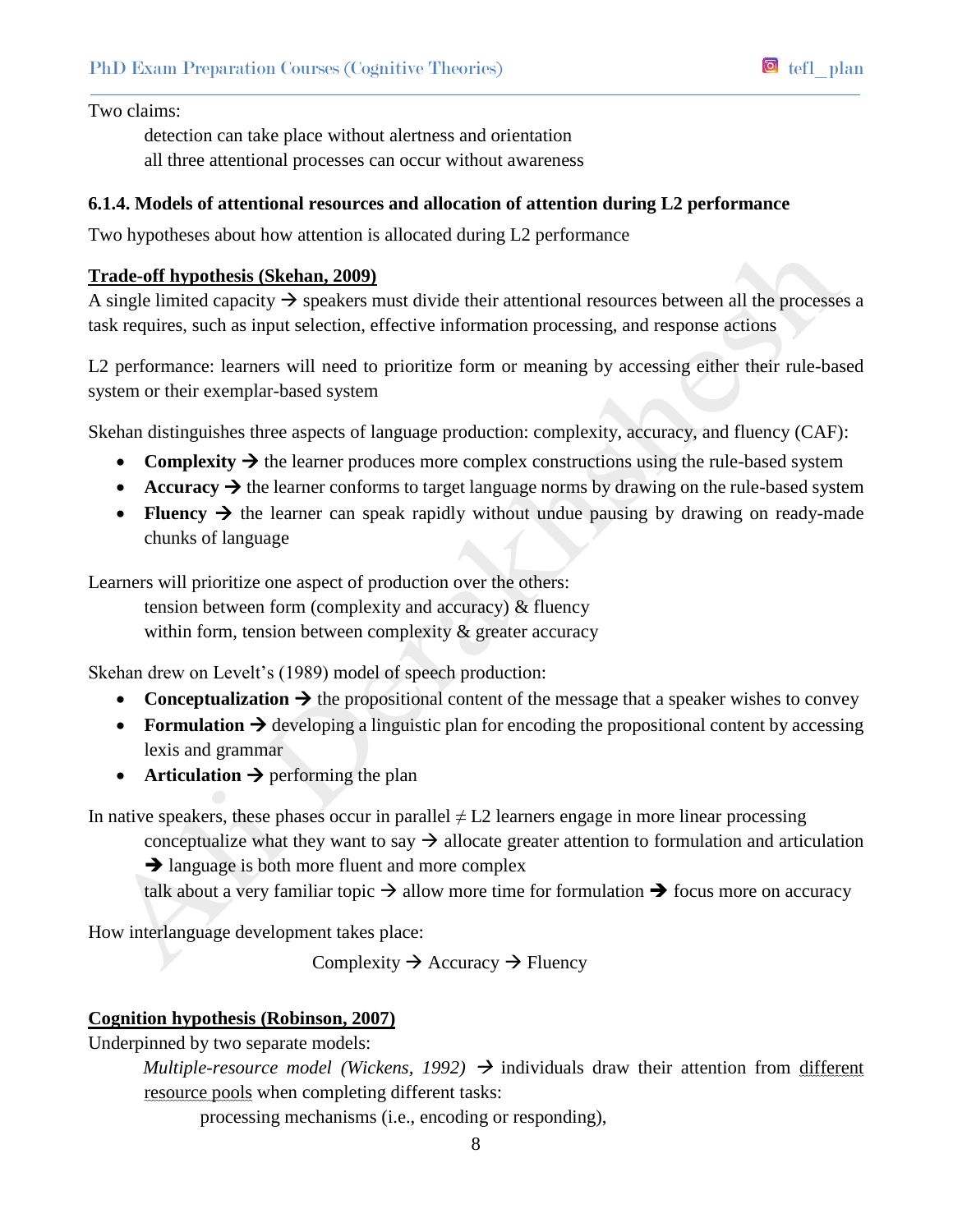codes (i.e., spatial or verbal), modalities (i.e., visual or auditory), responses (i.e., manual or vocal) that each task requires.

**E** Note: a competition for attention occurs not between pools but within them.

*Interference model* (*e.g., Gopher, 1993; Sanders, 1998*)  $\rightarrow$  it is not limitation of capacity but the limited time available to complete a task that hinders processing of multiple sets of information

 $\rightarrow$  Robinson (2003): individuals have multiple-resource pools of attention and the amount of attention within each pool is unlimited

Robinson proposed the Triadic Componential Framework (TCF) for L2 task classification:

# *Task complexity*

*Attention-directing dimensions*  $\rightarrow$  affect the demands the task can make on the learner's attention and cause the learner to focus on specific linguistic forms

**E** Note: increasing complexity on the resource-directing dimensions of task  $\rightarrow$  interlanguage development

Task variables that are resource-directing

(1) reference to events happening in the 'here-and-now' or to events that took place in the past elsewhere

(2) transmission of simple information or provision of reasons for intentions

 $[+$  intentional reasoning  $\rightarrow$  cognitive state terms such as 'think', 'wonder' and 'doubt', and the complex syntactic complementation that accompanies their use: 'X wonders if Y', 'X doubts that Y believes Z', etc.

*Resource-dispersing variables*  $\rightarrow$  govern the procedural demands made on the learners' attentional and memory resources

**E** Note: increasing complexity on the resource-dispersing dimensions promotes  $\rightarrow$  automatic access to linguistic resources

Variables that are resource-directing

- (1) involving a few or many steps to complete it and
- (2) providing or not providing background knowledge prior to performance of the task

 $[-$  planning time]  $\rightarrow$  disperses attentional resources over many dimensions of a given task with no particular linguistic correlates

# *Task conditions*

Variables that affect the demands made on learners when they perform a task ; two kinds of demands: